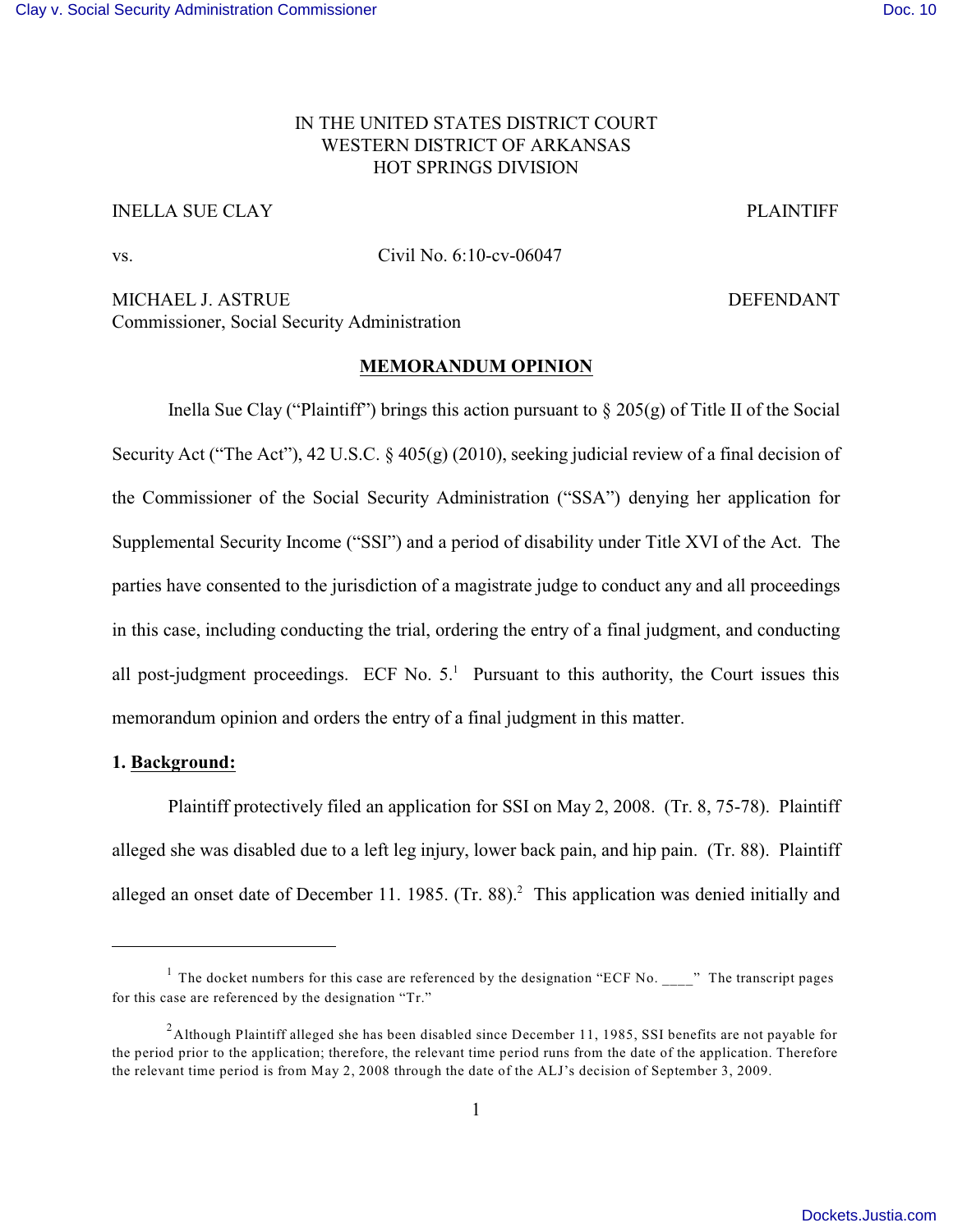again upon reconsideration. (Tr. 43-50). Thereafter, Plaintiff requested an administrative hearing on her application, and this hearing request was granted. (Tr. 54).

Plaintiff's administrative hearing was held on June 24, 2009, in Hot Springs, Arkansas. (Tr. 19-40). Plaintiff was present and was represented by counsel, Hans Pullen, at this hearing. *Id.*  Plaintiff and Vocational Expert ("VE") Millard Sales, testified at this hearing. *Id.* At the time of this hearing, Plaintiff was forty-six (46) years old, which is defined as a "younger person" under 20 C.F.R. § 404.1563(c), and had a ninth grade education, but had obtained her GED. (Tr. 22).

On September 3, 2009, the ALJ entered an unfavorable decision denying Plaintiff's application for SSI. (Tr. 8-16). In this decision, the ALJ determined Plaintiff had not engaged in Substantial Gainful Activity ("SGA") since May 2, 2008. (Tr. 10, Finding 1). The ALJ determined Plaintiff had the severe impairment of osteoarthritis and left ankle fracture. (Tr. 10, Finding 2). The ALJ also determined Plaintiff's impairments did not meet or medicallyequal the requirements of any of the Listing of Impairments in Appendix 1 to Subpart P of Regulations No. 4 ("Listings"). (Tr. 10, Finding 3).

In this decision, the ALJ evaluated Plaintiff's subjective complaints and determined her RFC. (Tr. 11-15, Finding 4). First, the ALJ evaluated Plaintiff's subjective complaints and found her claimed limitations were not entirely credible. *Id.* Second, the ALJ determined Plaintiff retained the RFC to perform sedentary work, with limitations of: (1) occasionally balance, stoop, kneel, crouch, crawl, and climb stairs; (2) never climb ladders or scaffolds; (3) avoid operating foot controls with left lower extremity; and (4) avoid work around unprotected heights and moving machinery. *Id.*

The ALJ evaluated Plaintiff's Past Relevant Work ("PRW"). (Tr.15, Finding 5). The ALJ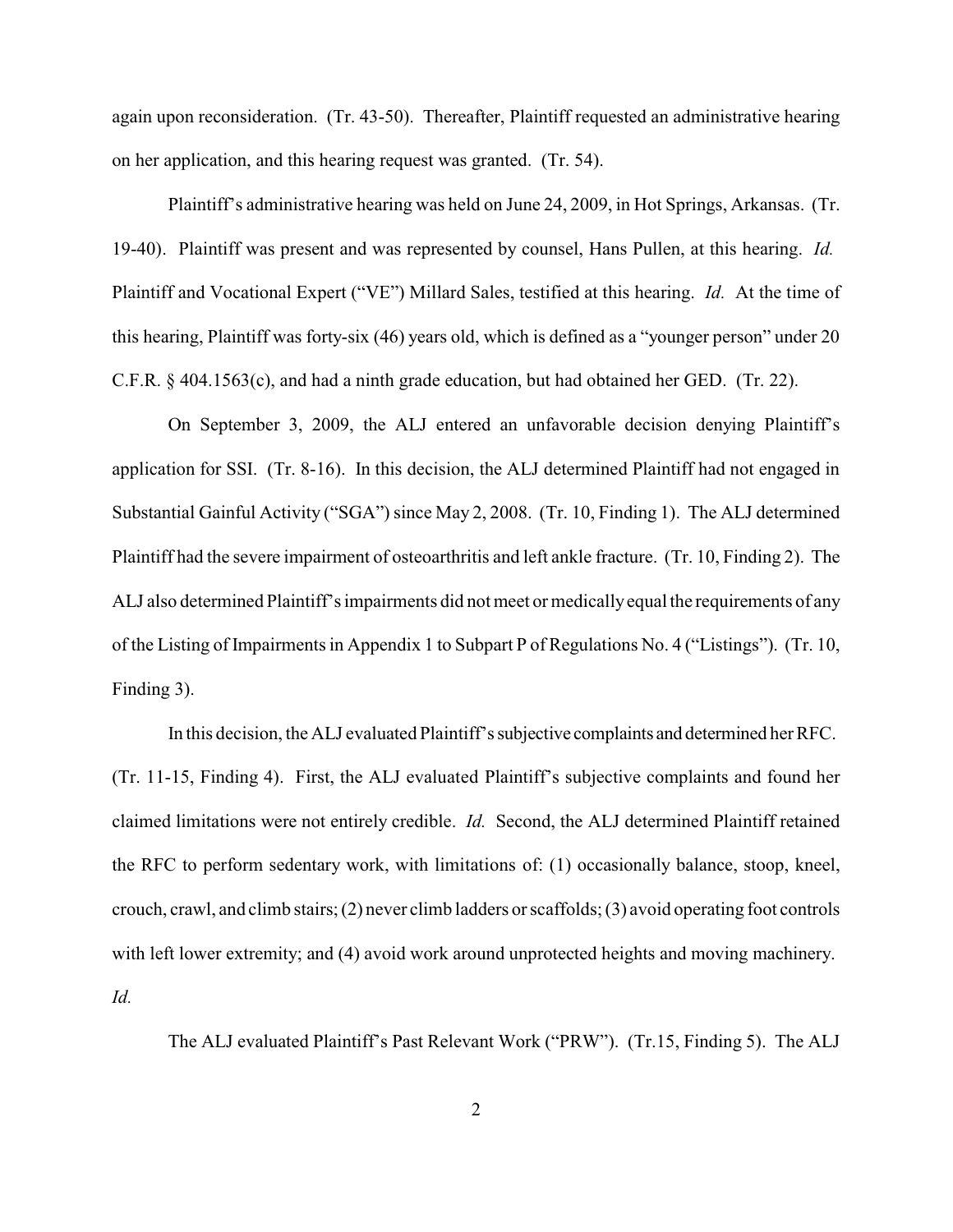determined Plaintiff had no PRW. *Id.* The ALJ did, however, find Plaintiff retained the ability to perform other work existing in significant numbers in the national economy. (Tr. 15-16, Finding 9). The ALJ based this finding upon the testimony of the VE. *Id.* Specifically, the VE testified in response to a question from the ALJ that a hypothetical individual with Plaintiff's limitations retained the ability to perform work as an assessmbler/machine tender with 1,400 such jobs in Arkansas and 83,000 in the national economy, and final inspector/sorter with 200 such jobs in Arkansas and 15,000 in the national economy. *Id.* The ALJ then determined Plaintiff had not been under a disability, as defined by the Act, from May 2, 2008 through the date of his decision. (Tr. 16, Finding 10)

Thereafter, Plaintiff requested the Appeals Council review the ALJ's unfavorable decision. (Tr. 17). *See* 20 C.F.R. § 404.968. The Appeals Council declined to review this unfavorable decision. (Tr. 1-3). On June 17, 2010, Plaintiff filed the present appeal. ECF No. 1. The Parties consented to the jurisdiction of this Court on July 1, 2010. ECF No. 5. Both Parties have filed appeal briefs. ECF Nos. 8-9. This case is now ready for decision.

### **2. Applicable Law:**

In reviewing this case, this Court is required to determine whether the Commissioner's findings are supported by substantial evidence on the record as a whole. *See* 42 U.S.C. § 405(g) (2006); *Ramirez v. Barnhart,* 292 F.3d 576, 583 (8th Cir. 2002). Substantial evidence is less than a preponderance of the evidence, but it is enough that a reasonable mind would find it adequate to support the Commissioner's decision. *See Johnson v. Apfel,* 240 F.3d 1145, 1147 (8th Cir. 2001). As long as there is substantial evidence in the record that supports the Commissioner's decision, the Court may not reverse it simply because substantial evidence exists in the record that would have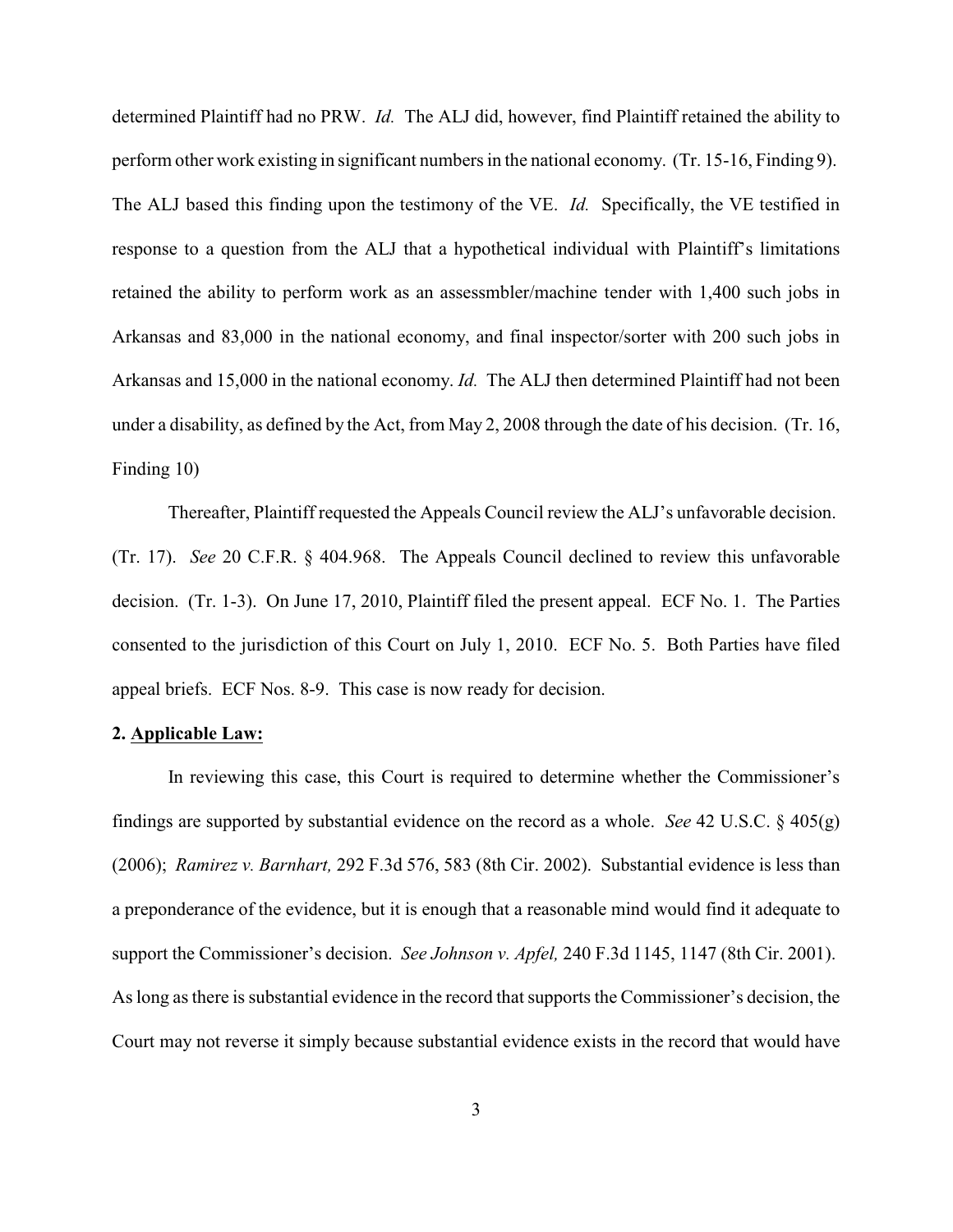supported a contrary outcome or because the Court would have decided the case differently. *See Haley v. Massanari,* 258 F.3d 742, 747 (8th Cir. 2001). If, after reviewing the record, it is possible to draw two inconsistent positions from the evidence and one of those positions represents the findings of the ALJ, the decision of the ALJ must be affirmed. *See Young v. Apfel,* 221 F.3d 1065, 1068 (8th Cir. 2000).

It is well established that a claimant for Social Security disability benefits has the burden of proving his or her disability by establishing a physical or mental disability that lasted at least one year and that prevents him or her from engaging in any substantial gainful activity. *See Cox v. Apfel*, 160 F.3d 1203, 1206 (8th Cir. 1998); 42 U.S.C. §§ 423(d)(1)(A), 1382c(a)(3)(A). The Act defines a "physical or mental impairment" as "an impairment that results from anatomical, physiological, or psychological abnormalities which are demonstrable by medically acceptable clinical and laboratory diagnostic techniques." 42 U.S.C. §§ 423(d)(3), 1382(3)(c). A plaintiff must show that his or her disability, not simply his or her impairment, has lasted for at least twelve consecutive months. *See* 42 U.S.C. § 423(d)(1)(A).

To determine whether the adult claimant suffers from a disability, the Commissioner uses the familiar five-step sequential evaluation. He determines: (1) whether the claimant is presently engaged in a "substantial gainful activity"; (2) whether the claimant has a severe impairment that significantly limits the claimant's physical or mental ability to perform basic work activities; (3) whether the claimant has an impairment that meets or equals a presumptively disabling impairment listed in the regulations (if so, the claimant is disabled without regard to age, education, and work experience); (4) whether the claimant has the Residual Functional Capacity (RFC) to perform his or her past relevant work; and (5) if the claimant cannot perform the past work, the burden shifts to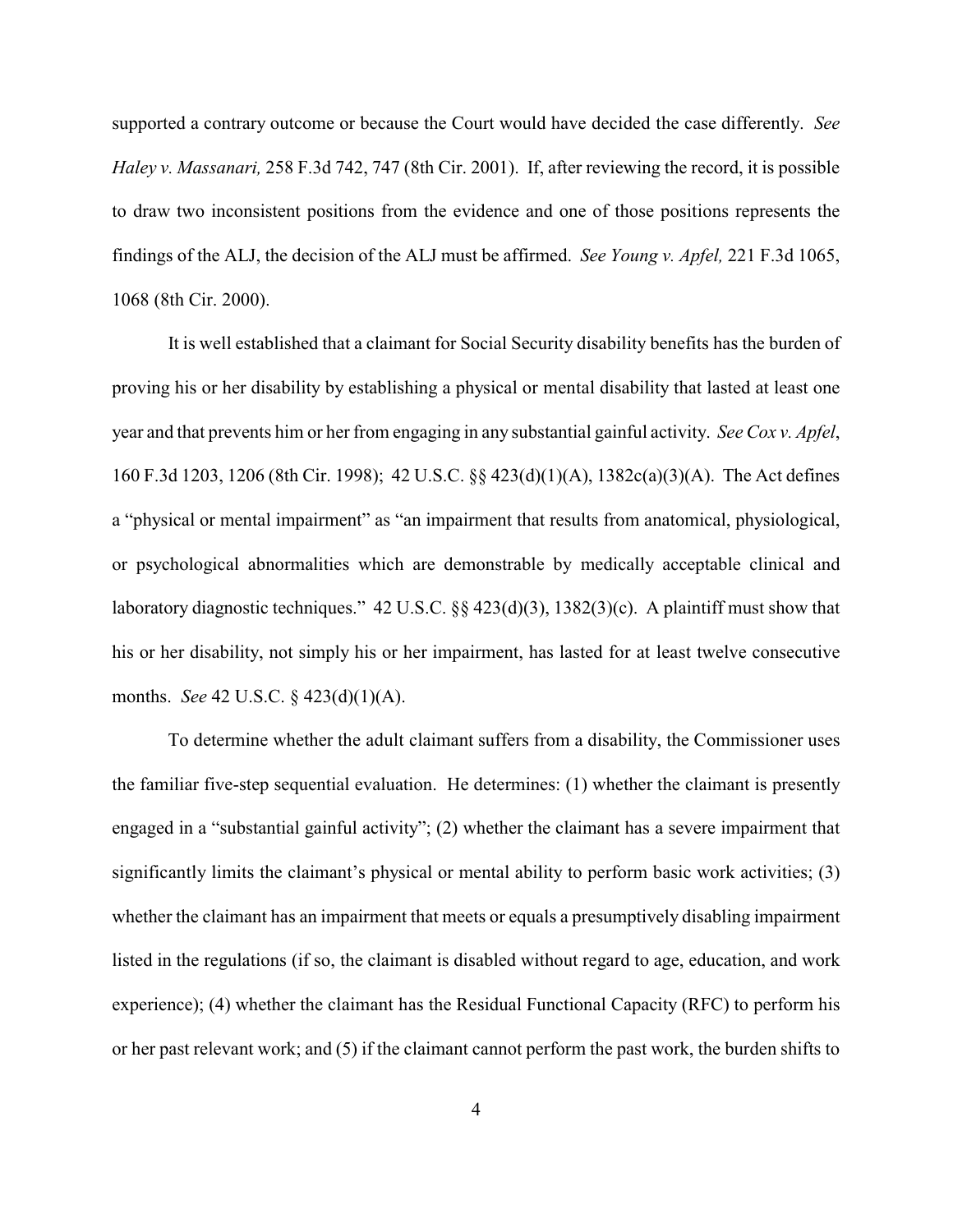the Commissioner to prove that there are other jobs in the national economy that the claimant can perform. *See Cox,* 160 F.3d at 1206; 20 C.F.R. §§ 404.1520(a)-(f). The fact finder only considers the plaintiff's age, education, and work experience in light of his or her RFC if the final stage of this analysis is reached. *See* 20 C.F.R. §§ 404.1520, 416.920 (2003).

### **3. Discussion:**

In her appeal brief, Plaintiff claims the ALJ's disability determination is not supported by substantial evidence in the record. ECF No. 8 at 8-20. Specifically, Plaintiff claims the ALJ erred (1) by failing to find Plaintiff's impairments met or equaled a Listing, (2) in evaluating her RFC, (3) by failing to find a closed period of disability, and (4) in evaluating her subjective complaints. In response, the Defendant argues the ALJ did not err in any of his findings. ECF No. 9.

## **A. Listings**

The ALJ must determine whether Plaintiff has a severe impairment that significantly limits the physical or mental abilityto perform basicwork activities. Amedicallydeterminable impairment or combination of impairments is severe if it significantly limits an individual's physical or mental ability to do basic work activities. *See* 20 C.F.R. §§ 404.1521 and 416.921.

The ALJ found Plaintiff did suffer from impairments considered to be severe within the meaning of the Social Security regulations. These impairments included osteoarthritis and left ankle fracture. (Tr. 10, Finding 2). However, there was no substantial evidence in the record showing Plaintiff's condition was severe enough to meet or equal that of a listed impairment as set forth in the Listing of Impairments. *See* 20 C.F.R. pt. 404, subpt. P, app.1. Plaintiff has the burden of establishing that her impairment(s) meet or equal an impairment set out in the Listing of Impairments. *See Sullivan v. Zebley*, 493 U.S. 521, 530-31 (1990). Plaintiff has not met this burden.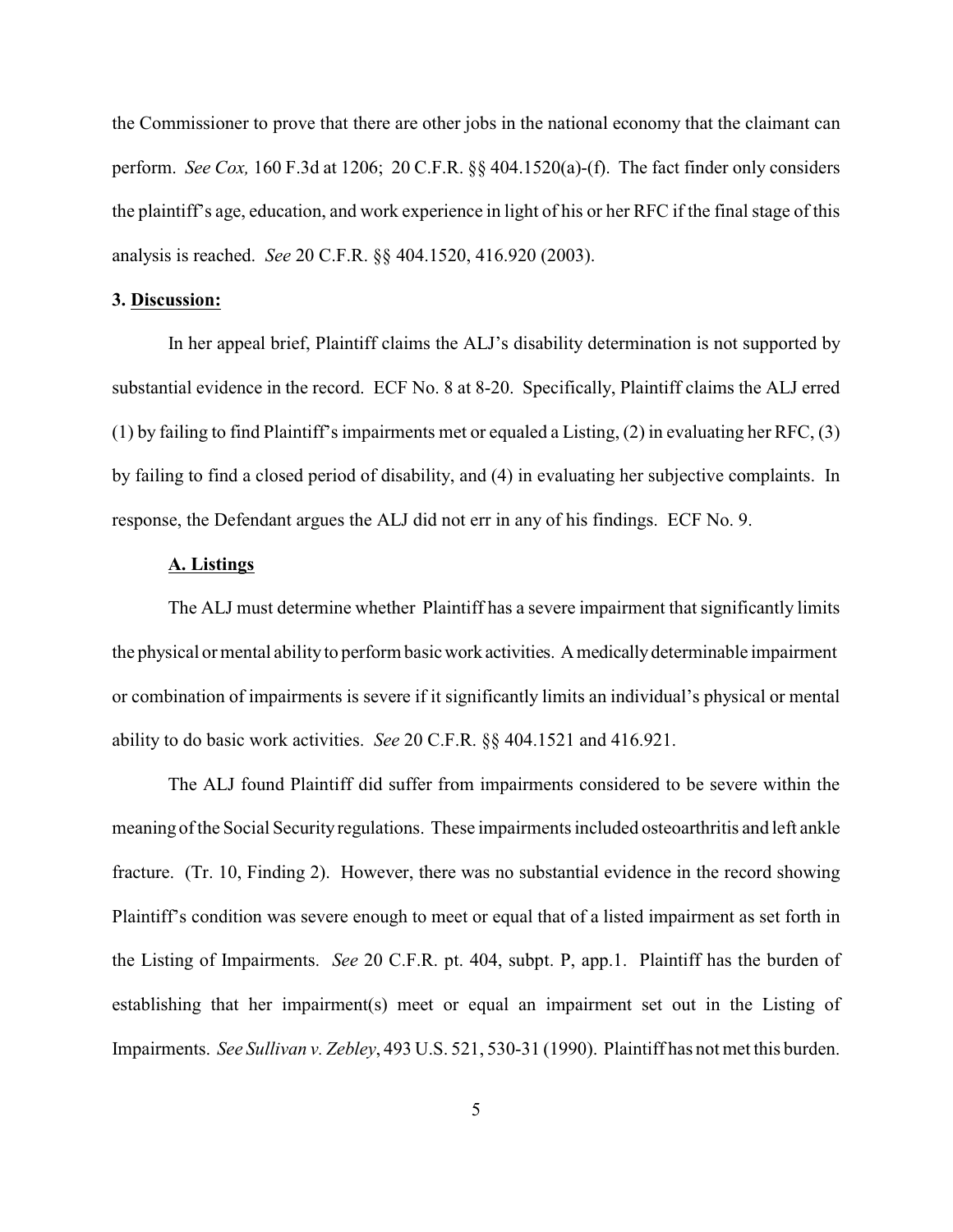Plaintiff initially alleges she has a listed impairment and sets forth several diagnoses that appear throughout the record. ECF No. 8, pgs. 2-3. A diagnosis of an impairment is not disabling *per se*. There must be a functional loss establishing an inability to engage in substantial gainful activity before a disability occurs. *See Trenary v. Brown*, 898 F.2d 1361,1364 (8<sup>th</sup> Cir. 1990).

Plaintiff also argues she specificallymeets Listing 1.02, 1.04, and 1.05. ECF No. 8, Pg. 8-13. To meet Listing 1.02, Plaintiff must have a major dysfunction of a joint with clinical evidence of joint space narrowing, bony destruction, or ankylosis, with either:

- A. Involvement of one major peripheral weight-bearing joint (i.e., hip, knee or ankle), resulting in inability to ambulate effectively, or
- B. Involvement of one major peripheral joint in each upper extremity (i.e.,shoulder, elbow, or wrist-hand), resulting in inability to perform fine and gross movements effectively.

There is no credible evidence showing Plaintiff is prohibited from ambulating effectivelywith a major peripheral joint in each upper extremity resulting in inability to perform fine and gross movements effectively. In fact Plaintiff has made no such allegation. Further, Plaintiff does not have a joint dysfunction that resulted in an inability to ambulate effectively. At the June 24, 2009 administrative hearing, Plaintiff testified she used a walker around the house and she wore a boot, but she did not bring the walker or wear the boot to the hearing. (Tr. 37).

In considering the medical evidence, on June 9, 2008, Plaintiff had x-rays on her left knee which showed her joint space was adequate and only minimal degenerative joint disease. (Tr. 149). On December 23, 2008, x-rays of Plaintiff's leg showed her fracture had a callus formation on it, but appeared to be healing. (Tr. 206). Also, x-rays of Plaintiff's leg taken on February 2, 2009 showed the fracture had maintained alignment. (Tr. 207).

On November 24, 2008, Dr. Troy Birk put Plaintiff in a fracture boot, instead of the walker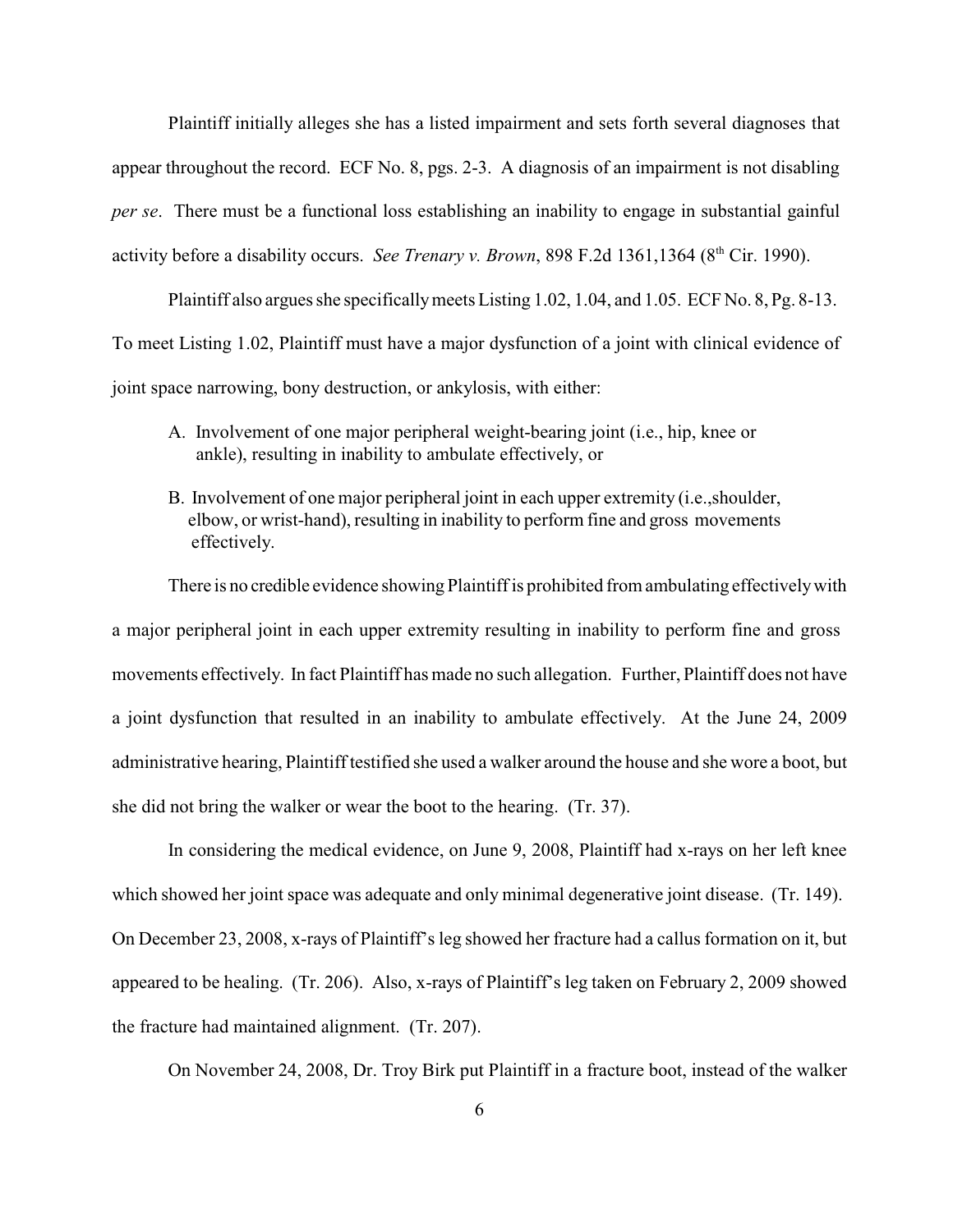she had used for approximately three weeks after surgery. (Tr. 205). In February 2, 2009, Plaintiff was seen again by Dr. Birk. (Tr. 207). Plaintiff had been using crutches, and Dr. Birk advised her to bear as much weight as she could tolerate, and use just one crutch then a cane. *Id.* Also, according Plaintiff's testimony, during this visit with Dr. Birk, he advised her to wear the boot for 45 more days. (Tr. 36-37). Plaintiff has not shown her impairment or impairments meet or equal listing 1.02, resulting in inability to "ambulate" or "perform fine and gross movements" effectively.

In order to meet Listing 1.04, Plaintiff must have a disorder of the spine resulting in compromise of a nerve root, with:

- A. Evidence of nerve root compression characterized byneuro-anatomic distribution of pain, limitation of motion of the spine, motor loss, sensory or reflex loss, and if the lower back is involved, a positive straight-leg raising test; or
- B. Spinal arachnoiditis, confirmed by an operative note or pathology report of tissue biopsy, or by appropriate medically acceptable imaging, manifested by severe burning or painful dysesthesia, resulting in the need for changes in position or posture more than once every two hours; or
- C. Lumbar spinal stenosis resulting in pseudoclaudication, established by findings on appropriate medically acceptable imaging.

There was no medical evidence showing Plaintiff suffered from a nerve root compression, spinal arachnoiditis, or lumbar spinal stenosis which resulted in pseudoclaudication as set forth in Listing 1.04. On January 16, 2009, Plaintiff had an MRI of her lumbar spine. (Tr. 271). The results showed Plaintiff had degenerative disc changes, the greatest of which were at the L3-4 level with moderate severe canal stenosis and mild levoscoliosis. (Tr. 271). However, Plaintiff's condition does not meet Listing 1.04.

As for Listing 1.05, this requires an amputation of upper or lower extremities. There is no evidence of Plaintiff having any amputation. As a result, Plaintiff does not meet Listing 1.05.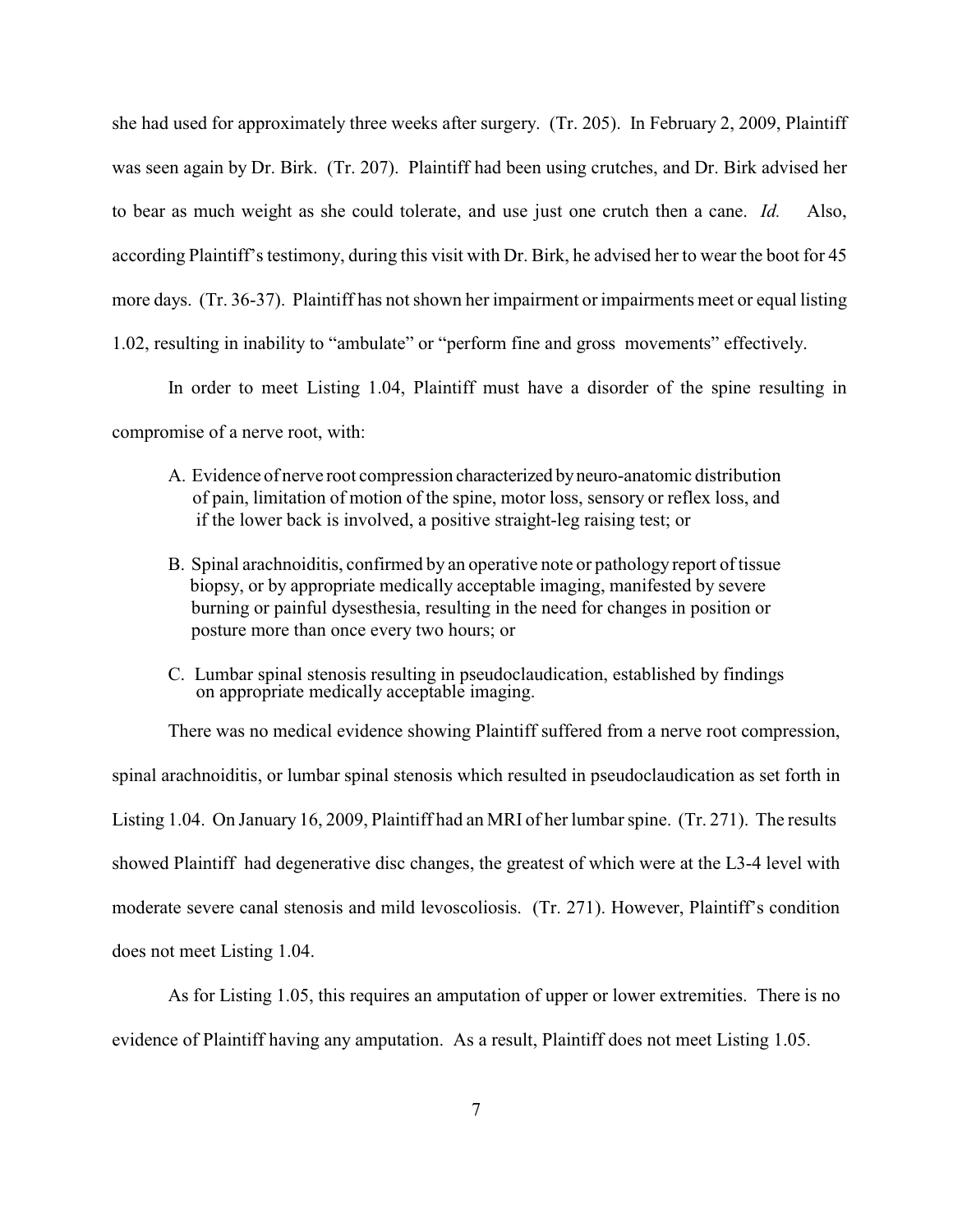I find substantial evidence supports the ALJ's determination that Plaintiff did not have an impairment or combination of impairments equal to one listed in 20 C.F.R. pt. 404, subpt. P, app.1.

#### **B. RFC**

Plaintiff claims there is no substantial evidence supporting the ALJ's RFC determination that she can perform sedentary work with limitations. Prior to Step Four of the sequential analysis in a disability determination, the ALJ is required to determine a claimant's RFC. *See* 20 C.F.R. § 404.1520(a)(4)(iv). This RFC determination must be based on medical evidence that addresses the claimant's ability to function in the workplace. *See Stormo v. Barnhart,* 377 F.3d 801, 807 (8th Cir. 2004). The ALJshould consider "'all the evidence in the record' in determining the RFC, including 'the medical records, observations of treating physicians and others, and an individual's own description of his limitations.'" *Stormo v. Barnhart,* 377 F.3d 801, 807 (8th Cir. 2004) (quoting *Krogmeier v. Barnhart,* 294 F.3d 1019 (8th Cir. 2002)). The Plaintiff has the burden of producing documents and evidence to support his or her claimed RFC. *See Cox*, 160 F.3d at1206; 42 U.S.C.  $\S$ § 423(d)(1)(A), 1382c(a)(3)(A).

The ALJ, however, bears the primary responsibility for making the RFC determination and for ensuring there is "some medical evidence" regarding the claimant's "ability to function in the workplace" that supports the RFC determination. *Lauer v. Apfel,* 245 F.3d 700, 703-04 (8th Cir. 2001). Furthermore, this Court is required to affirm the ALJ's RFC determination if that determination is supported by substantial evidence on the record as a whole. *See McKinney v. Apfel,* 228 F.3d 860, 862 (8th Cir. 2000).

Plaintiff alleged she was disabled due to a left leg injury, lower back pain, and hip pain. (Tr. 88). Plaintiff testified she suffered a compound fracture in her left leg in 1985 which resulted in a metal plate being placed in her leg. According to Plaintiff, in 1986 her leg was re-broken to remove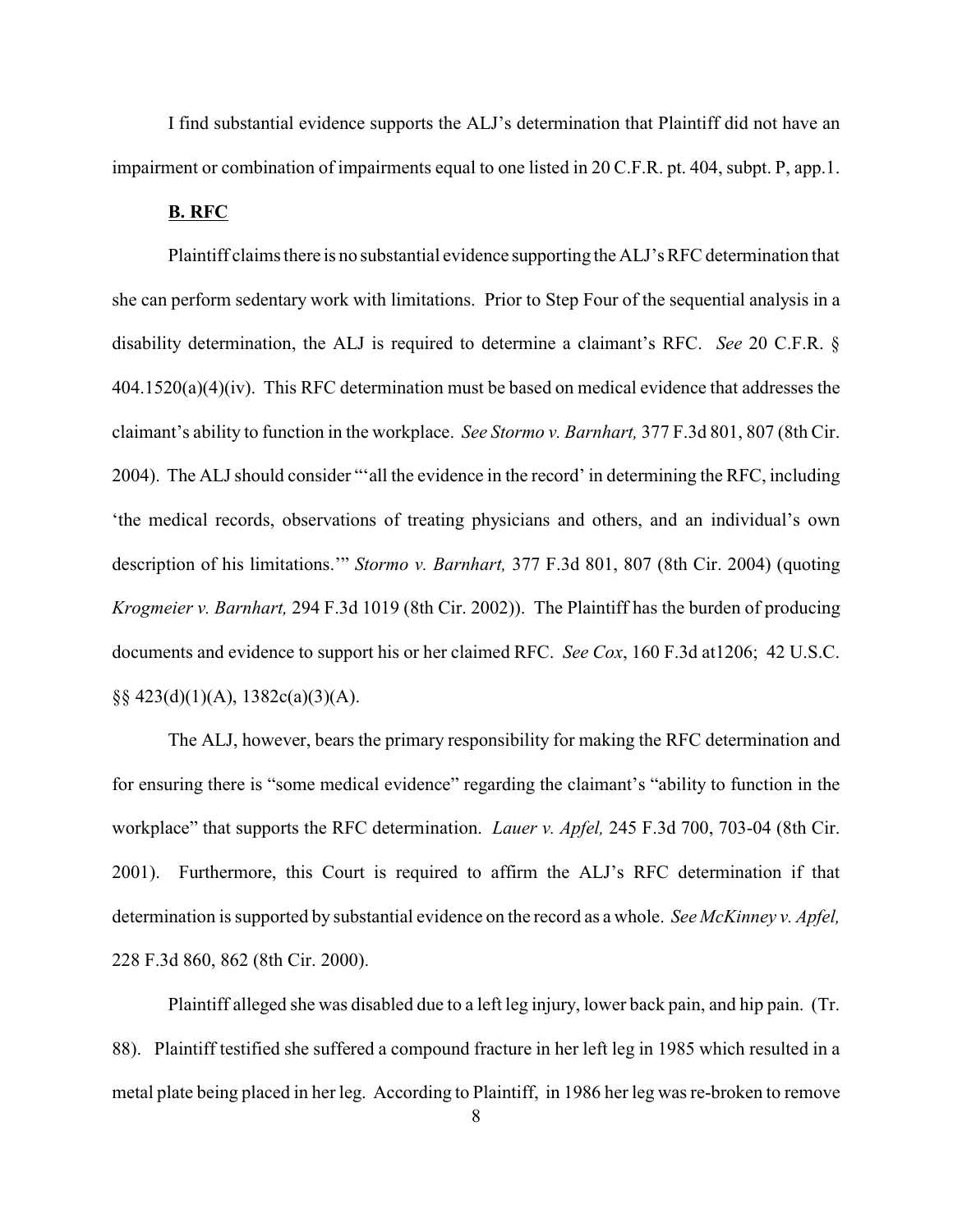the metal plate that had severed a nerve. (Tr. 26-27). SSI benefits are not payable for the period prior to the date the application was filed. According to Plaintiff, she was released from prison on May 1, 2008, after serving seven years for assault with a deadly weapon, violation of probation for possession of a controlled substance, and petty theft. (Tr. 11, 25). Plaintiff applied for SSI benefits the day after Plaintiff was released from prison. (Tr. 75-78).

On June 4, 2008, Plaintiff was seen at the MontgomeryCountyCommunityClinic. (Tr. 146- 162). X-rays of Plaintiff's left knee showed joint space was adequate with minimal degenerative joint disease. (Tr. 149, 189). On examination, Plaintiff had reduced range of motion in her left knee; pain was elicited by movement of the knee; and tenderness was observed while walking. (Tr. 152).

On August 5, 2008, Plaintiff returned to the Montgomery County Community Clinic for medication refills. (Tr. 174). Plaintiff reported her pain was tolerable on her current medication. (Tr. 174). Plaintiff had loss of range of motion in her left ankle from her prior injury and prior surgery, but a motor examination demonstrated no dysfunction. (Tr. 174).

On November 10, 2008, Plaintiff was admitted to the National Park Medical Center after fracturing her tibia and fibula. (Tr. 209-213). Dr. TroyBirk was consulted on Plaintiff's injury. (Tr. 209). Dr. Birk indicated Plaintiff had previously sustained a significant fracture to her left tibia and fibula from jumping out of a car, had not treated her leg well, and it healed in a mal-united position. (Tr. 209). Dr. Birk surgically placed a rod and screws in her leg, which Plaintiff tolerated very well. (Tr. 211-212, 233). Dr. Birk discharged Plaintiff on November 13, 2008, with orders to use a walker and continue non-weight bearing with follow-up in seven to ten days. (Tr. 213).

On November 24, 2008, Plaintiff returned to see Dr. Birk and she was doing well overall. (Tr. 205). Dr. Birk placed Plaintiff in a fracture boot and advised her to be non-weight bearing. (Tr. 205). On December 22, 2008, Plaintiff followed up with Dr. Birk. (Tr. 206). Dr. Birk indicated she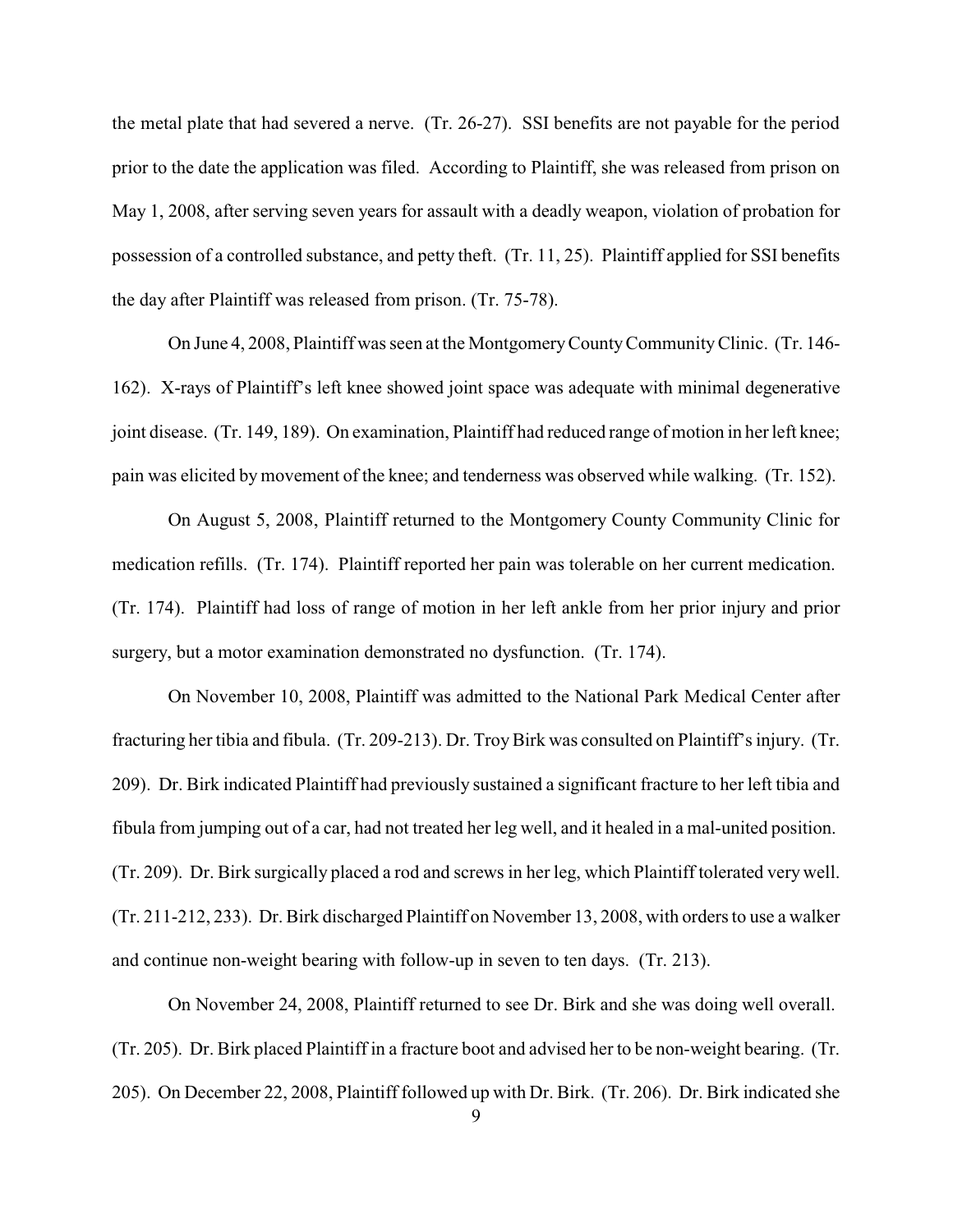was doing well overall, although she complained about some pain. (Tr. 206). Dr. Birk stated Plaintiff looked good, x-rays showed the fracture had a callus formation on it, and she seemed to be healing. (Tr. 206). On February 2, 2009, Plaintiff returned to see Dr. Birk. (Tr. 207). Plaintiff indicated she was doing okay, but was still using crutches and had some pain. (Tr. 207). Dr. Birk indicated x-rays showed the fracture had maintained alignment. (Tr. 207). Dr. Birk stated he wanted Plaintiff to be bearing as much weight as could be tolerated with the transition being from one crutch to a cane. (Tr. 207).

Additional support of Plaintiff's RFC is found in the Physical RFC Assessment performed by Dr. Jim Takach on November 20, 2008. (Tr. 194-201). Dr. Takach stated Plaintiff could lift 10 pounds, sit for a total of 6 hours in an 8-hour workday, and stand and/or walk at least 2 hours in an 8-hour workday. (Tr. 194-201). Additionally, Dr. Takach found Plaintiff could never climb ladders, ropes, or scaffolds; and could occasionallybalance, stoop, kneel, crouch, crawl, and climb ramps and stairs. (Tr. 196). Dr. Takach found Plaintiff must avoid even moderate exposure to hazards, but had no other environmental limitations, manipulative, visual, or communicative limitations. (Tr. 197-198).

Plaintiff has the burden of establishing her claimed RFC. *See Goff v. Barnhart,* 421 F.3d 785, 790 (8th Cir. 2005) (quoting *Eichelberger v. Barnhart,* 390 F.3d 584, 590 (8th Cir. 2004)). Because Plaintiff has not met her burden in this case and because the ALJ's RFC determination is supported by sufficient medical evidence, this Court finds the ALJ's RFC determination should be affirmed.

#### **C. Closed Period of Disability**

Plaintiff alleges she is entitled to a closed period of disability. ECF No. 8 at 13-15. A closed period of disability is determined when medical evidence establishes a claimant is unable to engage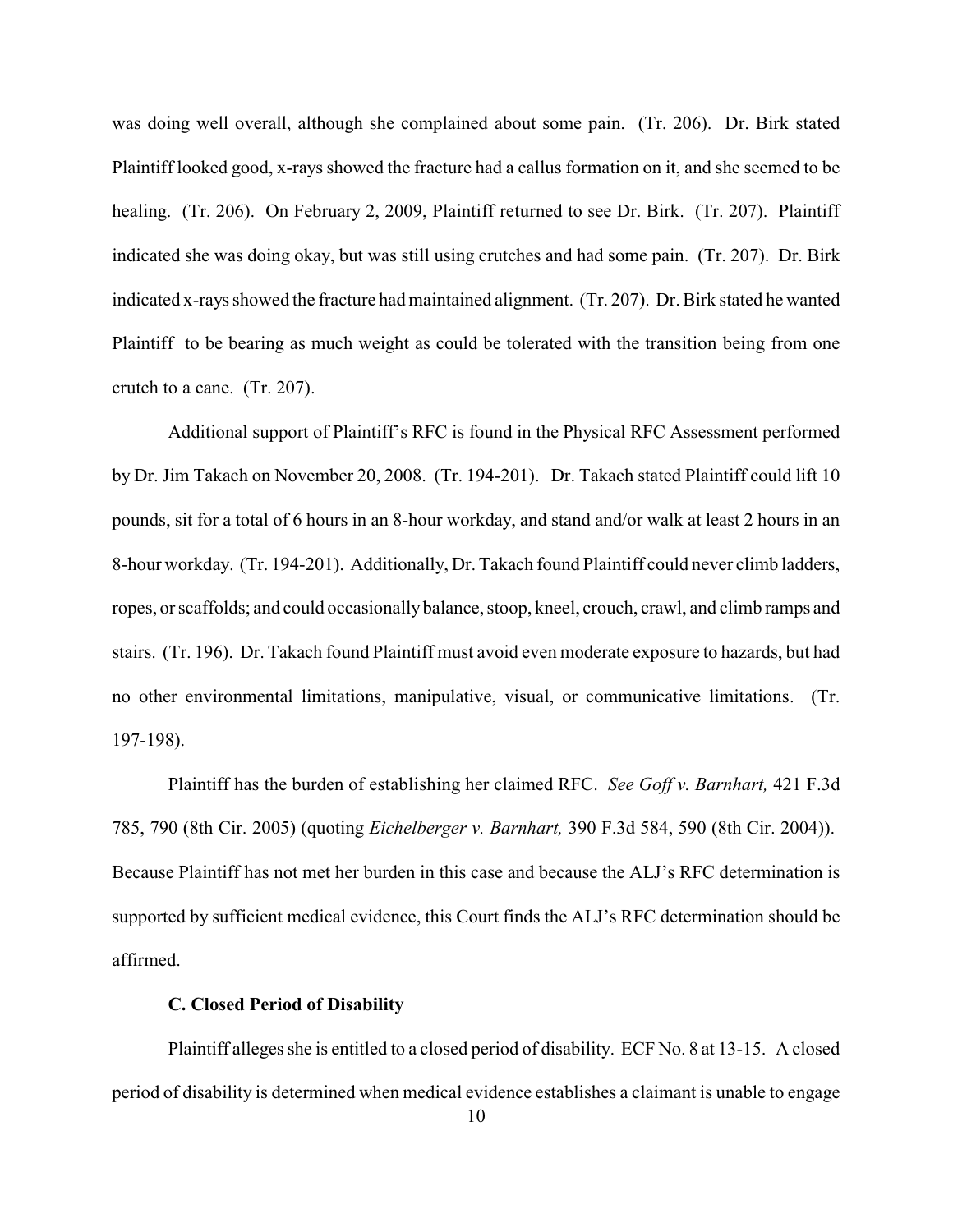in substantial gainful work activity for a continuous period of 12 months, but by the time the disability decision is made, he or she has medically recovered. *See* 20 C.F.R. § 416.994(b)(1). By alleging she is entitled to a closed period of disability, Plaintiff has admitted she has attained medical improvement and her disability has ended; however, Plaintiff does not indicate when, after May 2, 2008, (her application date) her disability ended.

Additionally, even assuming Plaintiff set out in detail her alleged dates of closed period disability, for the same reasons discussed above, Plaintiff has failed to establish a disability exits from May 2, 2008 through the date of the ALJ's decision.

#### **D. Credibility Determination**

Plaintiff claims the ALJ erred in evaluating her subjective complaints. In assessing the credibility of a claimant, the ALJ is required to examine and to apply the five factors from *Polaski v. Heckler, 739 F.2d 1320 (8th Cir. 1984) or from 20 C.F.R. § 404.1529 and 20 C.F.R. § 416.929.*<sup>3</sup> *See Shultz v. Astrue,* 479 F.3d 979, 983 (2007). The factors to consider are as follows: (1) the claimant's daily activities; (2) the duration, frequency, and intensity of the pain; (3) the precipitating and aggravating factors; (4) the dosage, effectiveness, and side effects of medication; and (5) the functional restrictions. *See Polaski,* 739 at 1322.

The factors must be analyzed and considered in light of the claimant's subjective complaints of pain. *See id.* The ALJ is not required to methodically discuss each factor as long as the ALJ acknowledges and examines these factors prior to discounting the claimant's subjective complaints.

<sup>&</sup>lt;sup>3</sup> Social Security Regulations 20 C.F.R. § 404.1529 and 20 C.F.R. § 416.929 require the analysis of two additional factors: (1) "treatment, other than medication, you receive or have received for relief of your pain or other symptoms" and (2) "any measures you use or have used to relieve your pain or symptoms (e.g., lying flat on your back, standing for 15 to 20 minutes every hour, sleeping on a board, etc.)." However, under *Polaski* and its progeny, the Eighth Circuit has not yet required the analysis of these additional factors. *See Shultz v. Astrue,* 479 F.3d 979, 983 (2007). Thus, this Court will not require the analysis of these additional factors in this case.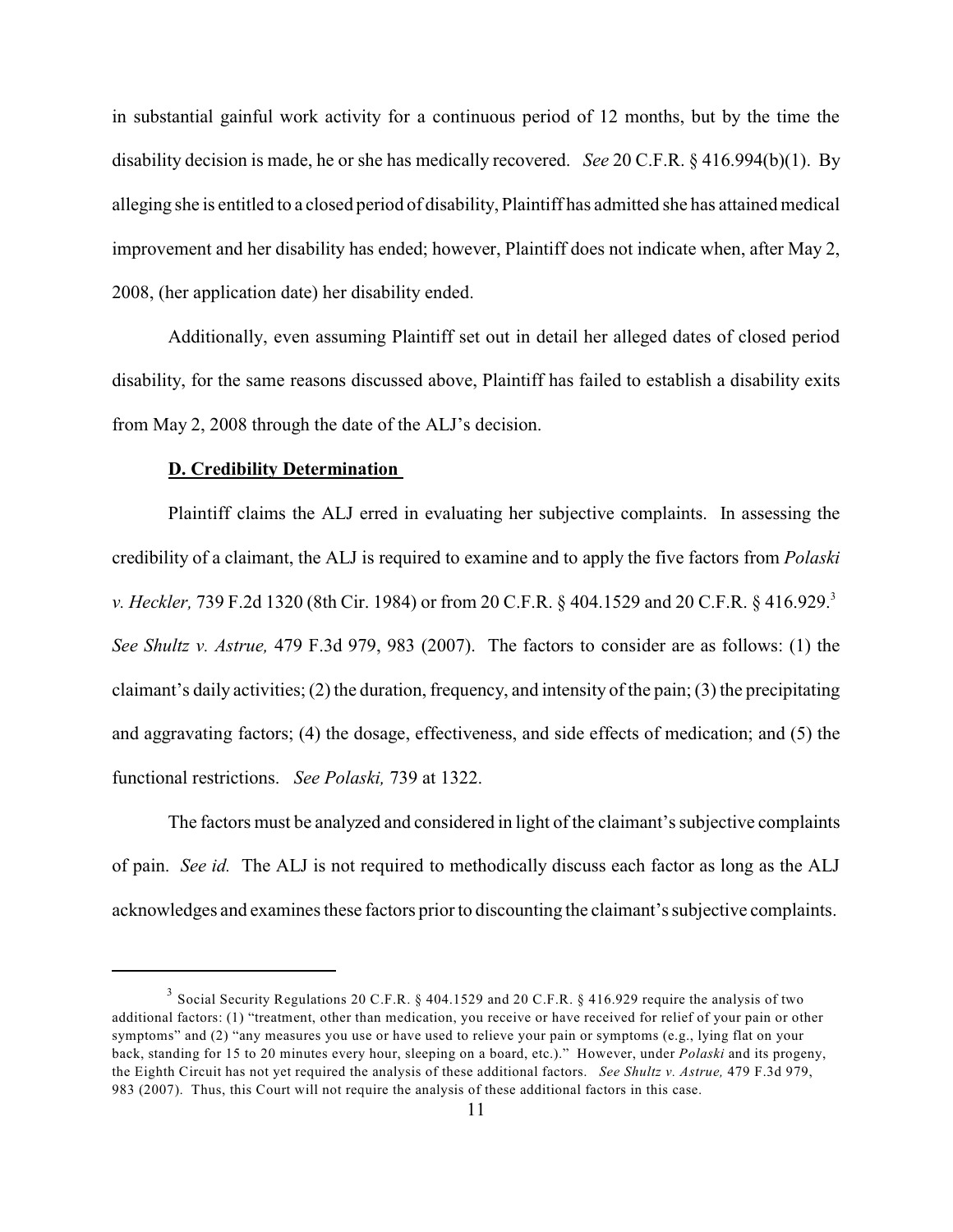*See Lowe v. Apfel,* 226 F.3d 969, 971-72 (8th Cir. 2000). As long as the ALJ properly applies these five factors and gives several valid reasons for finding the Plaintiff's subjective complaints are not entirely credible, the ALJ's credibility determination is entitled to deference. *See id.*; *Cox v. Barnhart,* 471 F.3d 902, 907 (8th Cir. 2006). The ALJ, however, cannot discount Plaintiff's subjective complaints "solely because the objective medical evidence does not fully support them [the subjective complaints]." *Polaski,* 739 F.2d at 1322.

When discounting a claimant's complaint of pain, the ALJ must make a specific credibility determination, articulating the reasons for discrediting the testimony, addressing any inconsistencies, and discussing the *Polaski* factors. *See Baker v. Apfel,* 159 F.3d 1140, 1144 (8th Cir. 1998). The inability to work without some pain or discomfort is not a sufficient reason to find a Plaintiff disabled within the strict definition of the Act. The issue is not the existence of pain, but whether the pain a Plaintiff experiences precludes the performance of substantial gainful activity. *See Thomas v. Sullivan*, 928 F.2d 255, 259 (8th Cir. 1991).

Plaintiff argues the ALJ erred in failing to properly apply the five factors from *Polaski v. Heckler,* 739 F.2d 1320 (8th Cir. 1984). The Defendant argues the ALJ properly evaluated Plaintiff's subjective complaints of pain in compliance with *Polaski*.

In the present action, this Court finds the ALJ properly addressed and discounted Plaintiff's subjective complaints. In his opinion, the ALJ addressed the factors from *Polaski* and stated inconsistencies between Plaintiff's testimony and the record. (Tr. 14-15). Specifically, the ALJ noted the following: (1) Absence of objective medical findings to support Plaintiff's alleged disabling pain, (2) Plaintiff's described activities of dailyliving are not that limited, (3) No physician has placed a level of limitation as described byPlaintiff, (4) Plaintiff's medication has been effective